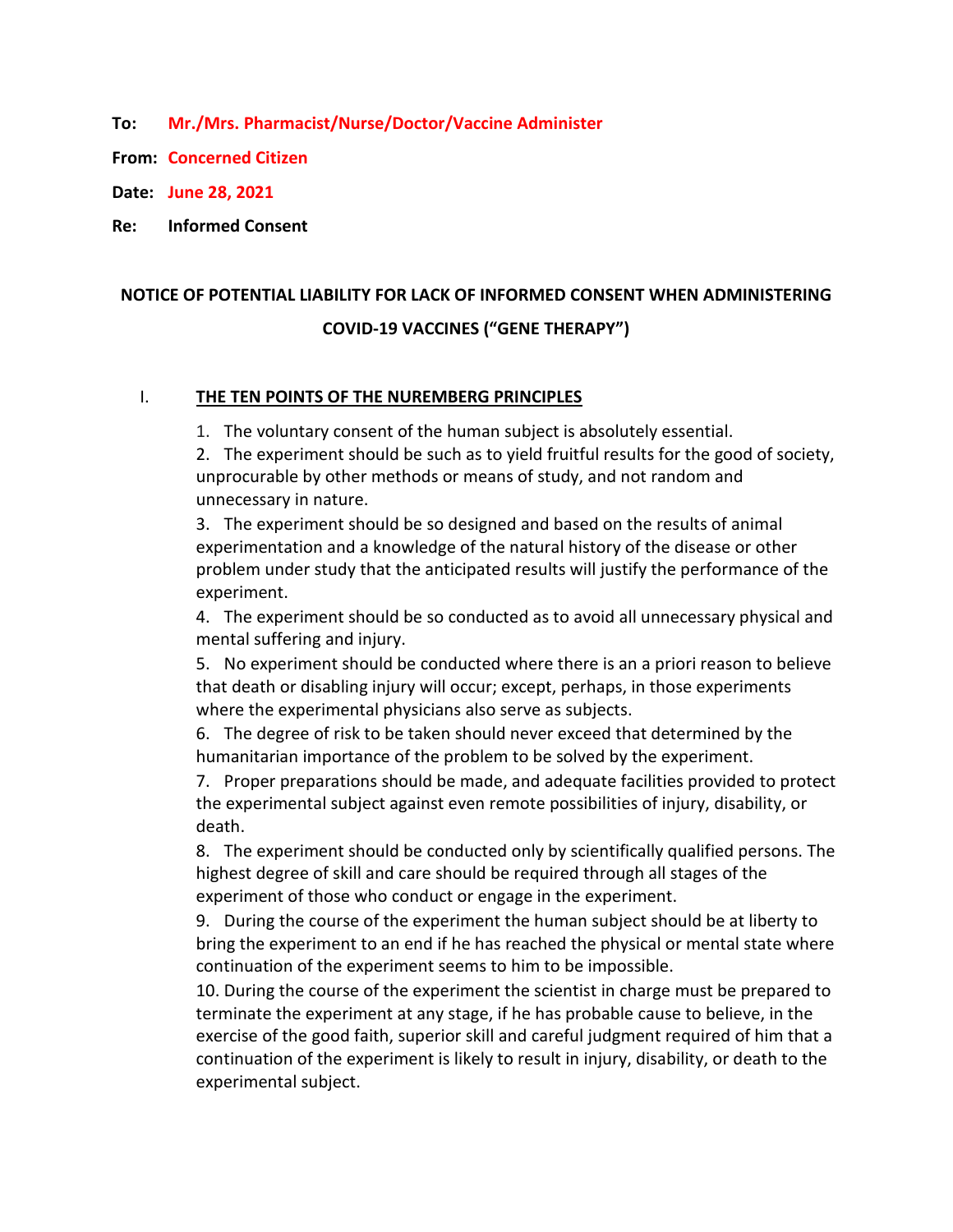Any compulsory Covid-19 vaccination requirement is a violation of federal law. I urge you to advise all vaccine recipients that they have the right to refuse or to take any COVID-19 vaccine. Any other action is contrary to federal law.

## II. **Covid-19 Vaccines are Experimental and Require Informed Consent**

Covid-19 vaccines are not approved by the FDA. The Covid-19 vaccines are only approved under an Emergency Use Authorization, for investigational use only.<sup>[1](#page-3-0)</sup> Covid-19 vaccines lack requisite studies and are not approved medical treatment. The FDA's guidance on emergency use authorization of medical products requires the FDA to "ensure that recipients are informed to the extent practicable given the applicable circumstances … That they have the option to accept or refuse the EUA product …"[2](#page-3-1)

Title 21, Section 360bbb-3 of the Federal Food, Drug, and Cosmetic Act (the "FD&C Act") vests the Secretary of Health and Human Services with the permissive authority to grant Emergency Use Authorizations ("EUAs") providing that appropriate conditions designed to ensure that individuals to whom the product is administered are informed:

- 1. that the Secretary has authorized the emergency use of the product;
- 2. of the significant known and potential benefits and risks of such use, and of the extent to which such benefits and risks are unknown; and
- 3. **of the option to accept or refuse administration of the product**, of the consequences, if any, of refusing administration of the product, and of the alternatives to the product that are available and of their benefits and risks.<sup>1</sup>

The right to avoid the imposition of human experimentation is fundamental, rooted in the Nuremberg Code of 1947, has been ratified by the 1964 Declaration of Helsinki, and further codified in the United States Code of Federal Regulations. In addition to the United States regarding itself as bound by these provisions, these principles were adopted by the FDA in its regulations requiring the informed consent of human subjects for medical research. It is unlawful to conduct medical research, even in the case of an emergency, unless steps are taken to secure **informed consent** of all participants.[3](#page-3-2)

Vaccine administers, such as yourself, Mr./Mrs. (doctor, nurse, pharmacist, misc. health care worker) have an obligation to inform participants of the adverse events and death which has occurred from these Covid-19 vaccines.

- "potential benefits and risks" of the Covid vaccines, AND
- Of "the extent to which such benefits and risks are unknown;" AND
- "**of the option to accept or refuse administration of the product**," AND
- "of the alternatives to the vaccine that are available and of their benefits and risks."<sup>1</sup>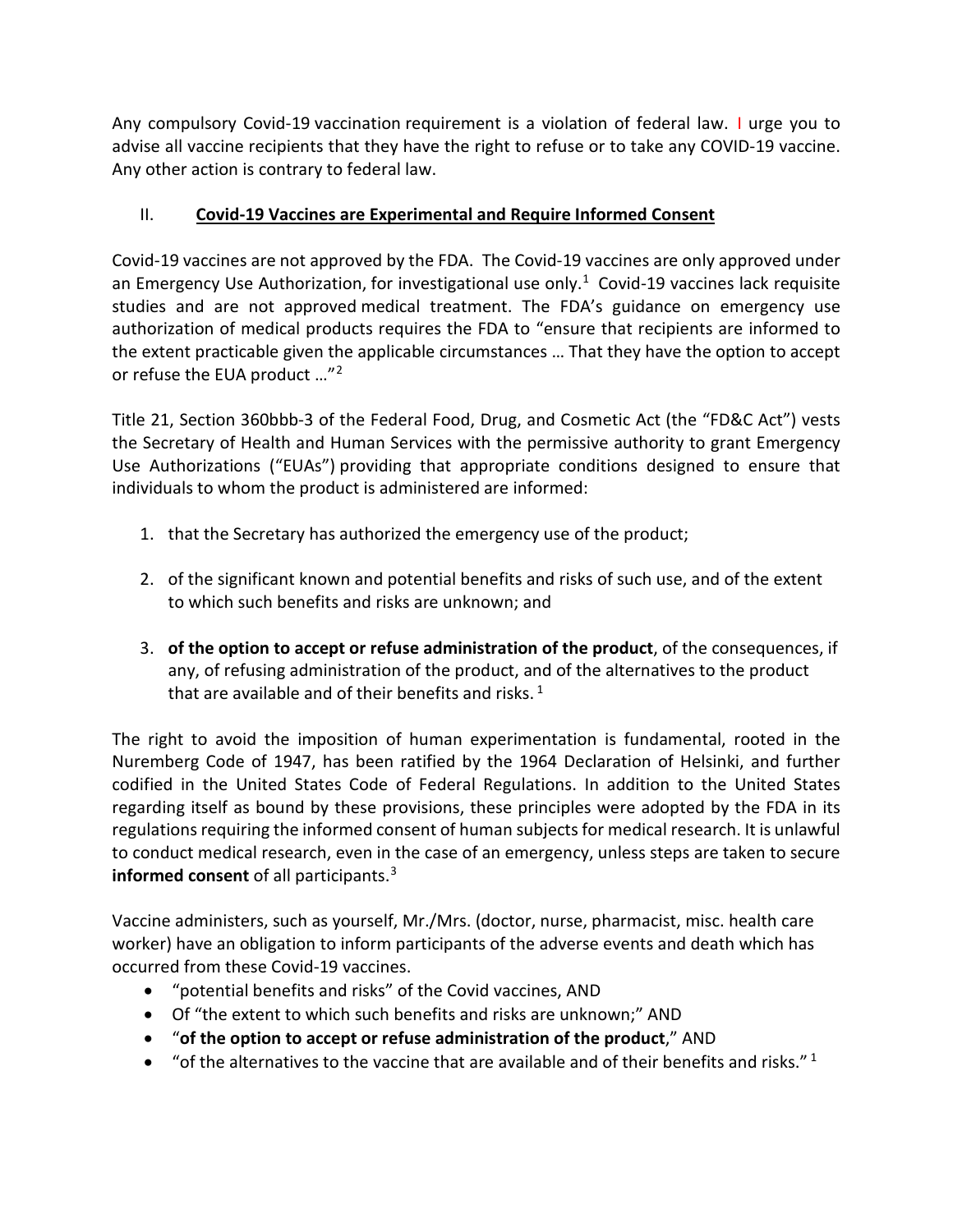## III. **Vaccine Administers have Duty to Inform Recipients of Known and Unknown Risks of the Covid-19 Vacines**

- $\bullet$  Based on VAERS as of June 16, 2021, there have been 5,993 deaths reported,<sup>[4](#page-3-3)</sup> and 358,379 adverse events related to the Covid-19 vaccines.[5](#page-3-4)
- By comparison, from July 1, 1997, until December 31, 2013, VAERS received 666 adult death reports for all vaccines.[6](#page-3-5)
- In 1976, the US government halted the rollout of the experimental swine flu vaccine for 25 deaths after 55 million people were inoculated.
- The FDA and these pharmaceutical companies allow children 12 years and older to receive this vaccine, however children were never studied in this trial. Never before in history have we given medications that were not FDA approved to people who were not initially studied in the trial. There were no trial patients under the age of 18! They're extrapolating the data from adults down to children and adolescents. This is not acceptable. Children are not little adults. Children have 99.997% survivability from the covid.
- The CDC's Advisory Committee is meeting in June to address the higher number of observed than expected myocarditis/pericarditis cases in 16–24-year-olds."[7](#page-3-6) This is inflammation of the heart. There is no such thing as a "mild case" of heart inflammation.
- Brain injuries after the COVID-19 vaccines are increasingly being reported. Search the federal government VAERS Database for any diagnostic term such as "dementia" or "Bell's Palsy" or "brain bleeding," sadly the numbers are rising daily.<sup>[8](#page-3-7)</sup>
- A study published by the renowned Cleveland Clinic in Ohio indicates that natural immunity acquired through prior infection with COVID-19 is stronger than any benefit conferred by a Vaccine. People that have had Covid in the past and are now recovered, have a much stronger(10-20x) 6 antibody response to the vaccine. The response is much too strong and overwhelms the person's health system. Medical studies show severe side effects post vaccination in those personswith prior infection of Covid, including life-threatening harm to plaintiffs.<sup>[9](#page-3-8) [10](#page-3-9)</sup> Health professionals have never blanket administered vaccines without checking for titers first (Hep B, MMR, Varicella, etc.). You must exclude vaccinating persons who already had the infection for which the inoculation is being considered[.11](#page-3-10)
- Pregnant persons were not studied in the initial Covid-19 vaccine trials. As such, the risks/benefits are unknown. The mere fact that there are unknown risks needs to be communicated to each vaccine recipient.

Please consider this an official notice that you may be personally liable for injuries sustained by individuals from these vaccines should you refuse to inform your vaccine recipients of these risks. Any pressure, coercion, or threat of reprisal constitutes reckless endangerment and has a reasonable expectation of causing personal injury resulting in damages. Throughout world history, "I just did my job" has never been a defense to forced medical experimentation (or medicine intentionally lacking informed consent).